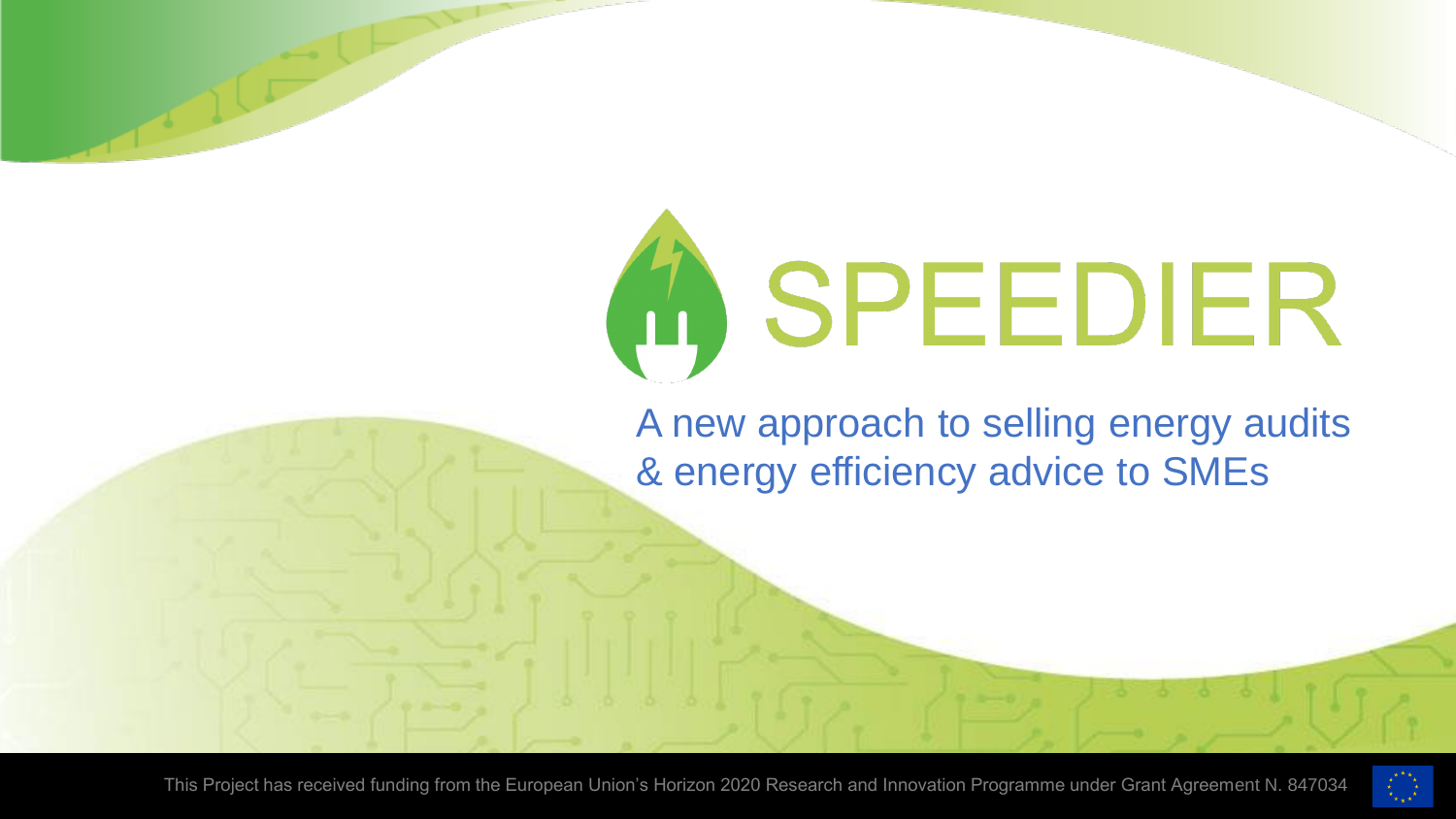### MAIN FEATURES

**Horizon 2020 funded**

#### **€2.165M Budget**

**30 month duration**

**10 Partners, 5 countries**

**4 pilot regions Ireland, Spain, Italy, Romania** 

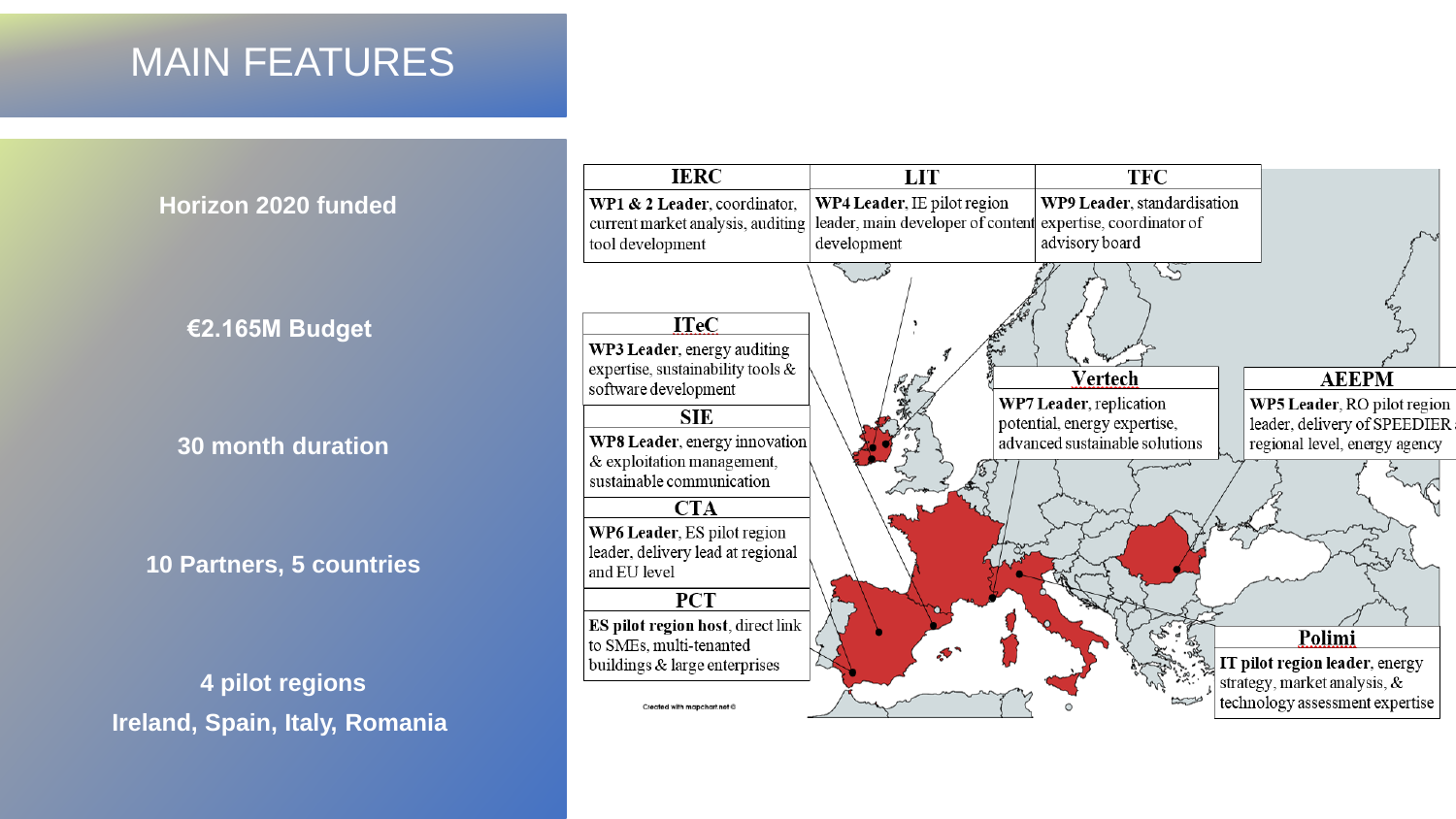#### Has your organisation had an energy audit in the last 5 years?



■ Yes-Internal ■ Yes-External (Free) ■ Yes-External (Paid)  $\blacksquare$  Don't Know  $\blacksquare$  No No Answer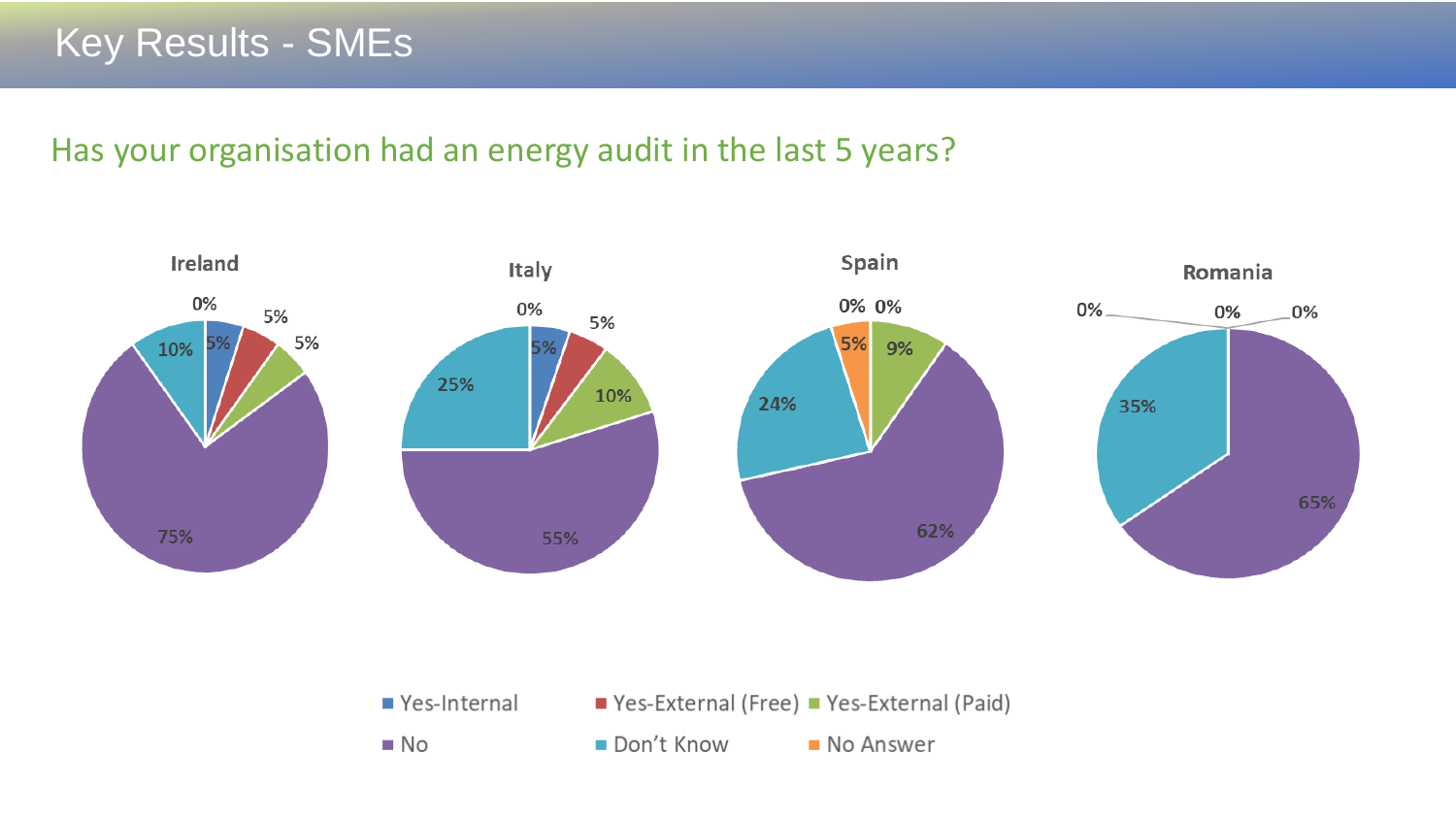#### SPEEDIER Service – Ongoing interaction, going beyond the audit

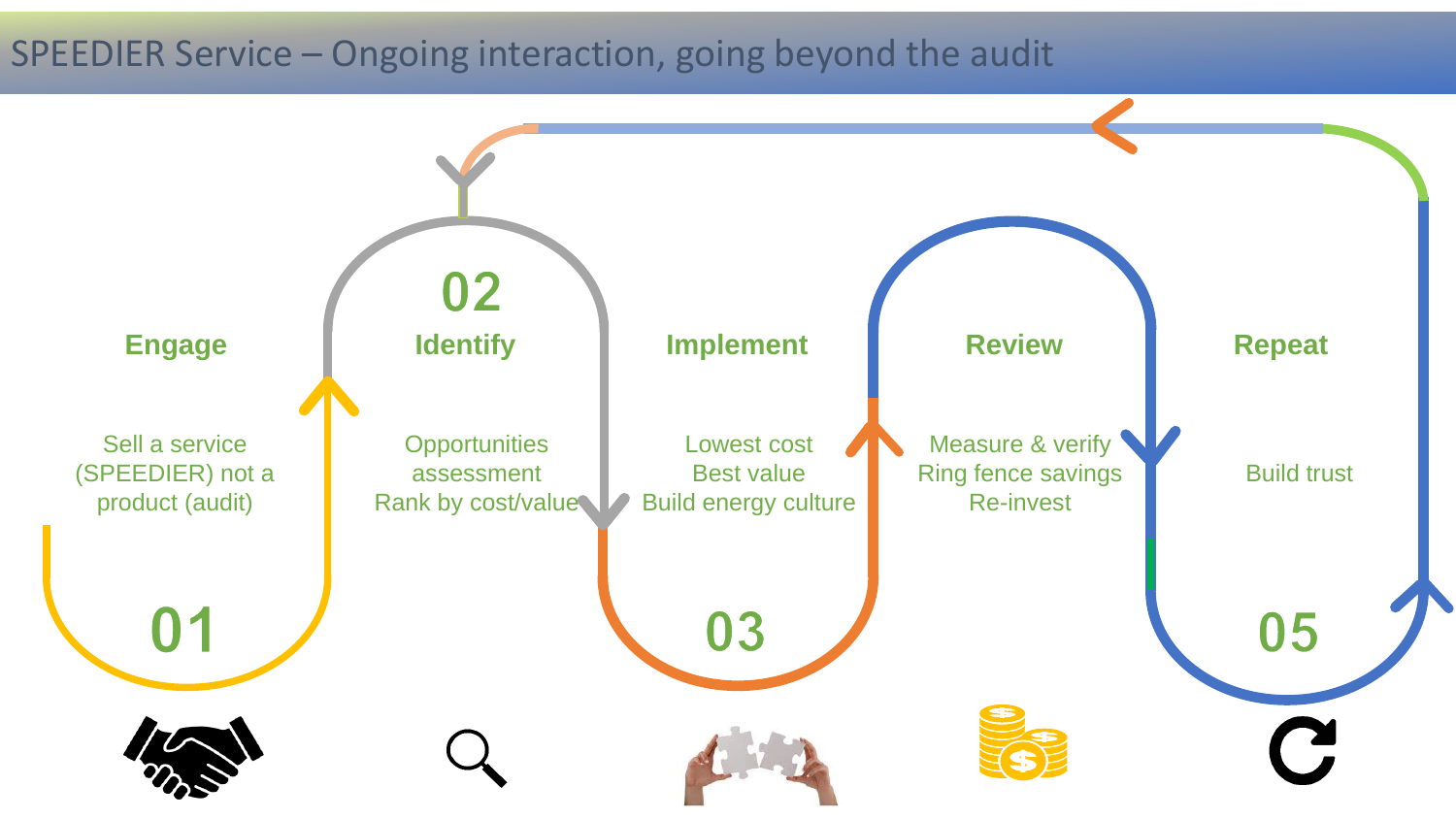## **Self-financing Mechanism**

**Implement simple no-cost measures first Ring fence savings Re-invest in higher cost measures Supplement with other funding sources Pay SPEEDIER Expert from savings**